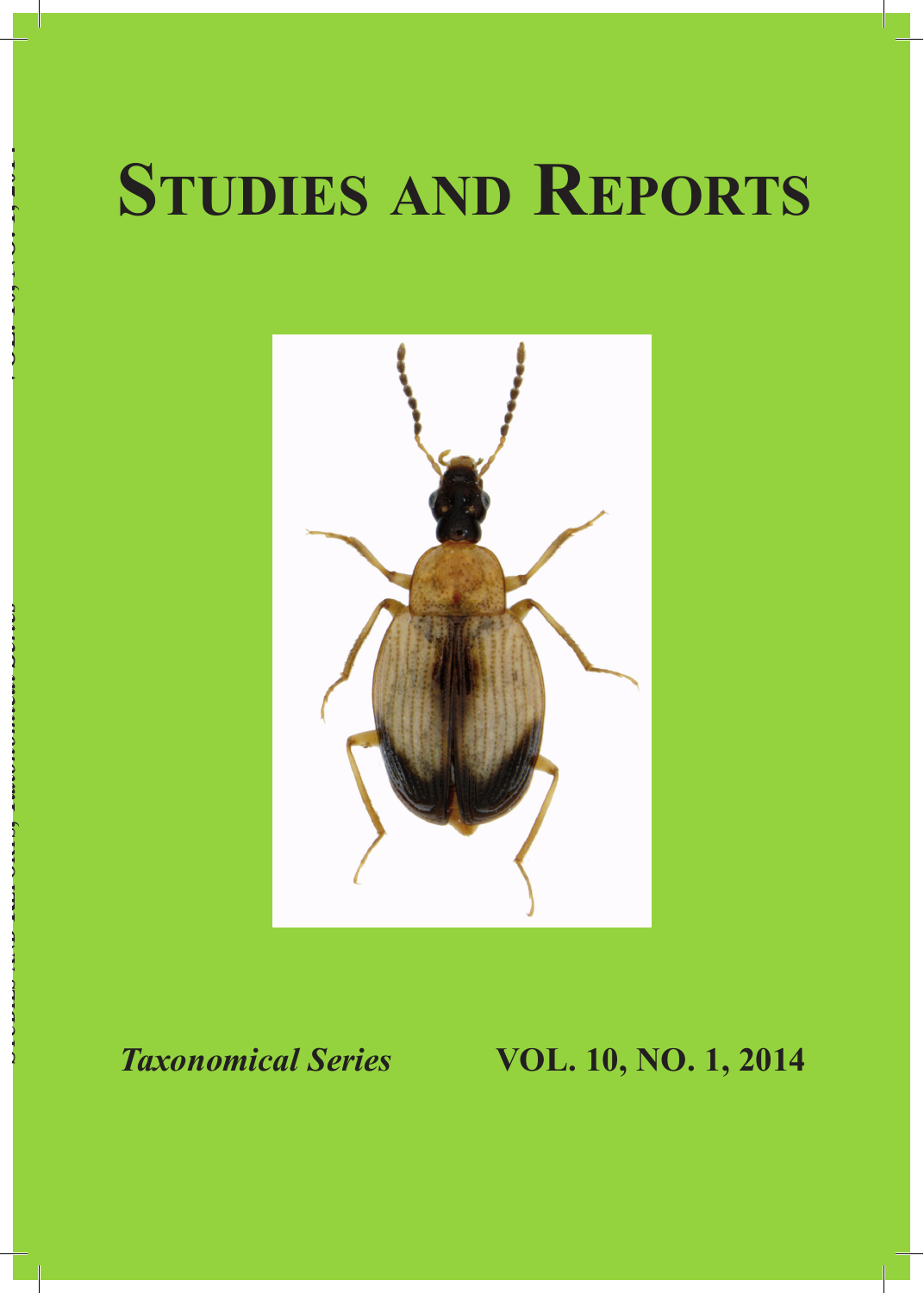#### **Studies and Reports***, Taxonomical Series* **VOL. 10, NO. 1, 2014**

A continuation of *Studies and Reports of District Museum Prague-East, Taxonomical Series* (2005-2009, ISSN 1803-1544), in time period of 2010-2012 as *Studies and Reports, Taxonomical Series* (ISSN 1803-1544), since 2013 as *Studies and Reports, Taxonomical Series* with ISSN 1805-5648. Since 2013 published biannually.

STUDIES AND REPORTS, Taxonomical Series is an international, scientific reviewed journal. It publishes studies in systematic entomology (especially Coleoptera), catalogues, bibliographies, book reviews, etc.

| <b>Editor-in-chief:</b>                                            | Jan Farkač (Faculty of Forestry and Wood Sciences, Czech University of Life           |
|--------------------------------------------------------------------|---------------------------------------------------------------------------------------|
|                                                                    | Sciences Prague, Czech Republic)                                                      |
| <b>Technical Editor:</b>                                           | Jiří Háva (Faculty of Forestry and Wood Sciences, Czech University of Life            |
|                                                                    | Sciences Prague, Czech Republic)                                                      |
| English Language Editor: Miloslav Rakovič (Prague, Czech Republic) |                                                                                       |
| <b>Advisory Board</b>                                              |                                                                                       |
|                                                                    |                                                                                       |
| Aleš Bezděk                                                        | Institute of Entomology, Academy of Sciences of the Czech Republic, České Budějovice, |
|                                                                    | Czech Republic                                                                        |
| Matthias Hartmann                                                  | Naturkundesmuseum Erfurt, Germany                                                     |
| Marcin Kadej                                                       | Department of Invertebrate Biology, Evolution and Conservation, Faculty of Biology,   |
|                                                                    | Evolution and Ecology, University of Wrocław, Poland                                  |
| Kerry Knudsen                                                      | Department of Botany & Plant Sciences, University of California Riverside, U.S.A.     |
| Tomáš Lackner                                                      | Faculty of Forestry and Wood Sciences, Czech University of Life Sciences Prague,      |

| Faculty of Forestry and Wood Sciences, Czech University of Life Sciences Prague. |
|----------------------------------------------------------------------------------|
|                                                                                  |
|                                                                                  |
| Forestry and Game Management Research Institute, Prague, Czech Republic          |
|                                                                                  |

#### **This publication is covered by Zoological Records, Entomological Abstracts, CAB Abstract**

Cover design: Jakub Rolčík - CLARION Production Typeset by: Jakub Rolčík - CLARION Production Publisher: Nakladatelství Jan Farkač, Czech Republic & Faculty of Forestry and Wood Sciences, Czech University of Life Sciences Prague, Czech Republic, http://www.fld.czu.cz/studiesandreports

**Editorial contact name:** Vladimír Novák, e-mail: alleculinae.vn@centrum.cz **Additional editorial contact name:** Jiří Háva, e-mail: jh.dermestidae@volny.cz

Published: 31.3.2014 Register: ISSN 1805-5648

Front species: *Trigonodemus schuelkei* Smetana, 1996